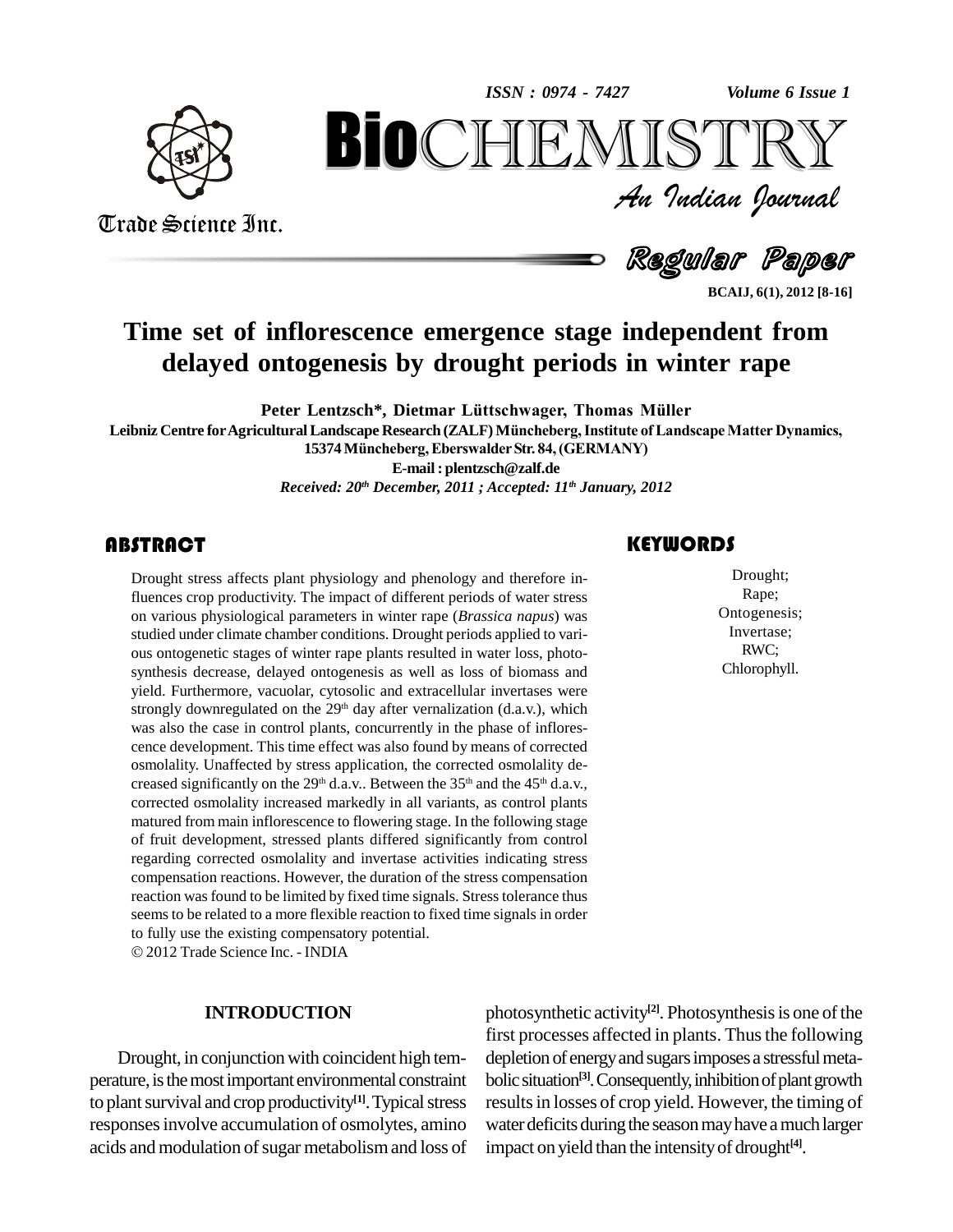The major plant response at the cellular level in adaptation to drought, which has a proven effect on yield under drought stress, is osmotic adjustment<sup>[5]</sup>, (for re- ing, view see **[6]**).Another plant response to drought isthe change in carbohydrate metabolism, which may be directlyrelated to dehydration tolerance **[7]**.Cuellar-Ortiz et al.<sup>[8]</sup> showed that carbohydrate partitioning is affected See by drought in common beans. They found that the modulation of carbohydrate partitioning towards seed filling is a successful strategy in the development of drought resistant cultivars. Hexoses and sucrose are not only role in germination and seedling development in the substrates for metabolism, but also play a regular<br>role in germination and seedling development in<br>complex sugar–hormone interaction manner<sup>[9]</sup>. Bog complex sugar-hormone interaction manner<sup>[9]</sup>. Bogdan role in germination and seedling development in the weeks<br>complex sugar–hormone interaction manner<sup>[9]</sup>. Bogdan weeks<br>and Zagdańska<sup>[10]</sup> report that the dehydration tolerance and lig level in wheat seedlings is regulated by the sucrose ca-Luquet et al. **[11]** investigated the carbohydrate dynamics and source-sink relationships among organs in young rice plants in the course of dry-down cycles. In source leaves they found an increased hexose concentration  $20^{\circ}$ C/12<sup>°</sup>C. and a decrease of starch content, and *vice versa* in sink leaves and roots. Furthermore, the authors ob served that the invertase gene expression is mostly upregulated under stress in young leaves (sink) and downregulated in mature leaves (source). Stress induced gene expression isclosely correlated to normal plant growth and development, i.e. it modulates sink source relationships **[12]**.

Oilseed rape (*Brassica napus*L.)is one ofthemost important edible oilseed crops in the world, grown for oil production and protein in animal feed. Rape is especially susceptible to water stress during the flowering period and during pod development **[13]**. However, we recently showed that oilseed rape is also vulnerable in the shooting stage **[14]**.Although the ontogenetic stages of stressed and unstressed plants are the same at the time of harvest, the development of seed biomass is significantly depressed under stress. Individual plant responses to drought stress are indicated by the activity of the extracellular invertase and the osmolality in leaves. Based on the preceding study, the following topics were addressed: (i) source-sink regulations in carbohydrate partitioning indicated through invertase activities and (ii) seed biomass development under drought stress and its recovery in various ontogenetic stages as

well as (iii) osmolytes induced in stressed oilseed rape. Periods of drought were applied at the stage of shooting, flowering and over both stages.

#### **METHODS**

substrates for metabolism, but also play a regulatory 2000, Nema, Netzschkau/Vötsch, Germany) for 5 tabolism and an invertase/sucrose synthase balance. stepwise every two days by 4 degrees up to  $15^{\circ}$ C / Seeds of*Brassica napus*(cultivarTitan)were sown in containers(diameter 20 cm x 20 cm height) filled with 8 kg ready-made soil (type ED73, Einheitserdewerk Uetersen W.Tantau GmbH & Co. KG, Germany) and grown in a climatic chamber (KTLK Einheitserdewerk Uetersen W. Tantau GmbH & Co.<br>KG Germany) and grown in a climatic chamber (KTLK<br>2000, Nema, Netzschkau/ Vötsch, Germany) for 5 KG Germany) and grown in a climatic chamber (KTLK<br>2000, Nema, Netzschkau/ Vötsch, Germany) for 5<br>weeks. The vernalization stage occurred at 1°C for 4 weekswitha light/darkrhythmratioof8hours/16hours weeks. The vernalization stage occurred a<br>weeks with a light/dark rhythm ratio of 8 hou<br>and light intensity of 595 µmol m<sup>2</sup> s<sup>-1</sup> (end o and light intensity of 595  $\mu$ mol m<sup>2</sup> s<sup>-1</sup> (end of vernalization). Thereafter, the temperature was increased<br>stepwise every two days by 4 degrees up to 15<sup>o</sup>C / tion). Thereafter, the temperature was increased <sup>9</sup>°C with light periods of <sup>10</sup> hours. For the following 80 days, the light was set to 16 hours for the remaining<br>26 days pod filling occurred at a set temperature of<br>20°C/12°C. 26 days pod filling occurred at a set temperature of

> The initial content of water in the ready-made soil was 66%.Agroup of 68 plants(control) was watered daily with deionized water to 85-90% of the water holding capacity of the soil. The water amount was adjusted according to each container weight and consumed water was supplemented. The content of soil water was determined every two days so that plant biomass increase could be accounted for. The drought stress treatments were: (i) stress imposed at early vegetative stage  $(S<sub>E</sub>)$ ; (ii) stress imposed at inflorescence emergence  $(S<sub>1</sub>)$ ; (iii); prolonged drought/stress applied to groups of plants  $(S_p) = (S_E + S_I)$  (TABLE 1).

|                         | Total<br>number of<br><b>plants</b> | (BBCH>78) | regular harvest interim harvest<br>(BBCH<78) |  |  |
|-------------------------|-------------------------------------|-----------|----------------------------------------------|--|--|
| control                 | 68                                  | 22        | $6x6$ plants $+1x10$<br>plants               |  |  |
| $\mathrm{S}_\mathrm{P}$ | 38                                  | 14        | 4x6 plants                                   |  |  |
| $S_{E}$                 | 50                                  | 14        | 6x6 plants                                   |  |  |
| $S_I$                   | 44                                  | 14        | 5x6 plants                                   |  |  |
| summa                   | 200                                 | 64        | 136                                          |  |  |

136<br>**n** the fourth<br>found to be<br>size) for the<br>**IISTRY** All measurements were performed on the fourth leaf from the top of the plant, asthis wasfound to be the first fully developed leaf (in terms of size) for the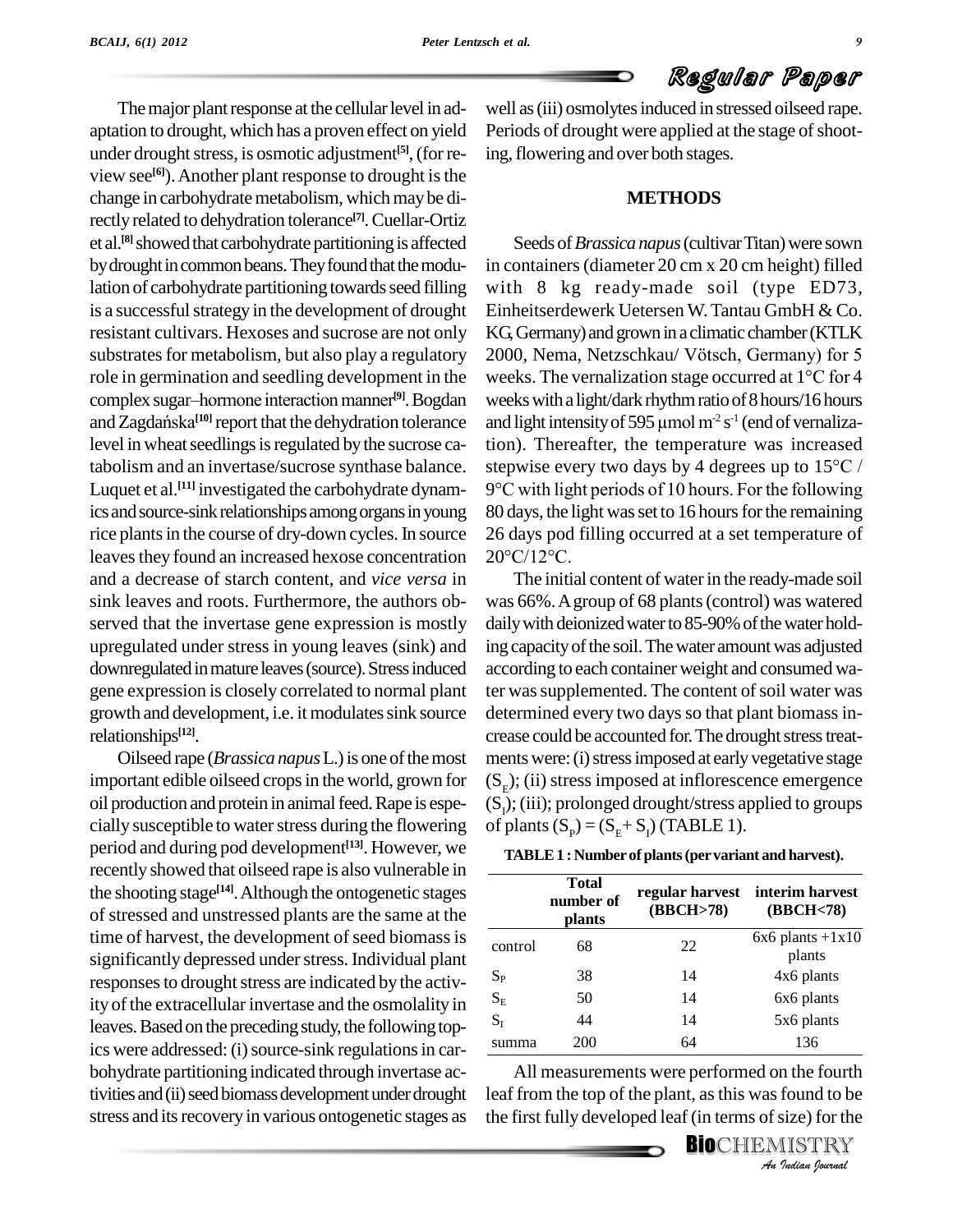**TABLE 2 : Description of ontogeny for the various drought stresstreatments:Plantdevelopment(BBCH);daysafter ver nalization (d.a.v.);**  $\mathbf{S}_{\mathbf{E}}$  **- stress imposed at early vegetative stage (pho for 15d; S<sup>I</sup> - stress imposed at inflorescence emergence for 15 d**;  $S_p$  - prolonged drought/stress =  $(S_E + S_l)$  for 30 **d**.

|                               | d.a.v.           |    |                         |                           | <b>BBCH</b> |  |
|-------------------------------|------------------|----|-------------------------|---------------------------|-------------|--|
|                               |                  | co | $\mathbf{S}_\mathrm{E}$ | $\mathbf{S}_{\mathbf{p}}$ | $S_I$       |  |
|                               | $\boldsymbol{0}$ | 15 |                         |                           |             |  |
|                               | 17               | 16 |                         |                           |             |  |
| start of $S_E$ and $S_P$      | 18               |    |                         |                           |             |  |
|                               | 22               | 16 | 16                      | 16                        |             |  |
|                               | 26               | 18 | 16                      | 16                        |             |  |
|                               | $28\,$           | 50 | 16                      | 16                        |             |  |
|                               | 31               | 51 | 17                      | 16                        |             |  |
| end of $S_E$ , start of $S_I$ | 33               |    |                         |                           |             |  |
|                               | 35               | 55 | 17                      | 16                        | 55          |  |
|                               | 38               | 63 | 52                      | 15                        | 62          |  |
|                               | 42               | 67 | 56                      | 15                        | 65          |  |
|                               | 45               | 67 | 60                      | 15                        | 65          |  |
| end of $S_P$ and $S_I$        | 48               |    |                         |                           |             |  |
|                               | 50               | 72 | 66                      | 17                        | 68          |  |
|                               | 53               | 74 | 66                      | 50                        | 70          |  |
|                               | 56               | 78 | 70                      | 51                        | 70          |  |
|                               | 66               | 77 | 73                      | 54                        | 70          |  |
|                               | 73               | 76 | 72                      | 61                        | 72          |  |
|                               | 82               | 84 |                         | 68                        | 72          |  |
|                               | 102              | 88 | 86                      | 75                        | 83          |  |
|                               | 112              |    | 87                      | 78                        | 87          |  |

Three discs of 6 mm diameter were cut out of the leaf for measurements of osmolality, relative water content (RWC) and dry matter using a laboratory cork borer. Immediately thereafter, the leaves were removed The tent (RWC) and dry matter using a laboratory cork<br>borer. Immediately thereafter, the leaves were removed Theorem the plants and conserved at  $-80^{\circ}$ C for enzyme zyme analyses. Measurements of plant physiologic param eters were logged up to the 71 st d.a.v..

The biomass was determined as follows: Fresh matter of plant shoots and separated pods was weighed The biomass was determined as follows: Fresh<br>matter of plant shoots and separated pods was weighed<br>immediately after removal, and after drying at  $50^{\circ}$ C for 48 hours for dry matter determination.

### **Chlorophyllfluorescence,photosynthesis and tran spiration**

*I*<br>Ch, Germany<br>*I*<br>*ISTRY<br><i>Indian Iournal* A portable chlorophyll fluorometer PAM 2100 (Walz, Effeltrich, Germany) was used to measure the maximumefficiencyof photosystemII **[15]**.The Genty-

**BIO**CHEMISTRY<br>An Indian Journal

various growth stages (TABLE 2). parameter Fv/Fm comes from the equation **Fv/Fm=(Fm-Fo)/Fm,**

> (Fo is the fluorescence in the absence of actinic (photosynthetic) light, and Fm is the maximum fluorescence following a highly intensive, short flash of light). The chlorophyll fluorescence was determined during the dark phase ofthe diurnal cycle under green light inside **d.a.v. BBCH** the growth chamber. For this purpose, consecutive measurements were conducted at 4 different sites of the leaf. Two hours after the end of the dark phase, the net photosynthesis and transpiration rates were measured on the third leaf from top of the plant using the HCM 1000 (Walz, Effeltrich).Temperature and PPFD were on the third leaf from top of the plant using the HCM<br>1000 (Walz, Effeltrich). Temperature and PPFD were<br>kept constant at  $20^{\circ}$ C and  $400 \mu$ mol m<sup>-2</sup> s<sup>-1</sup>, respectively.

#### **Osmolality**

The osmolality was measured with  $10 \mu L$  of supernatant and a vapor pressure osmometer (Vapro 5520, Wescor, Inc., USA; described by **[14]**). Mea surements were performed in triple replicates. The results were expressed in mmol of allsolutes present in one kg of water in the plant sap. The values have to be corrected by means of a multiplication with the relative water content (RWC), further referred to as corrected osmolality.

#### **Relative water content (RWC)** 82 84 68 72

RWC of leaf tissue was calculated according to Barr **Kelative water content (KWC)**<br>RWC of leaf tissue was calculated according to Barr<br>and Weatherley<sup>[16]</sup> in leaf discs (described by Müller et al. **[14]**).

#### **Invertase activity analysis**

The homogenization of plant material and the en zyme activity analyses were carried out as described by **[14]**.

#### **Statistics**

All calculations were performed with the adequate analytic module of the Statistica software (StatSoft, Inc., Tulsa,OK/USA,version7.1.,[http://www.statsoft.com\).](http://www.statsoft.com).) Differences in the means of the fresh and dry matter<br>biomass were tested for statistical significance by using<br>the t-test Scheffé. Data from the different variables and biomass were tested for statistical significance by using times were subjected to a multifactorial ANOVA, and significances were tested post hoc using the Fisher-LSDtest  $(P < 0.05)$ . Interactions and correlations between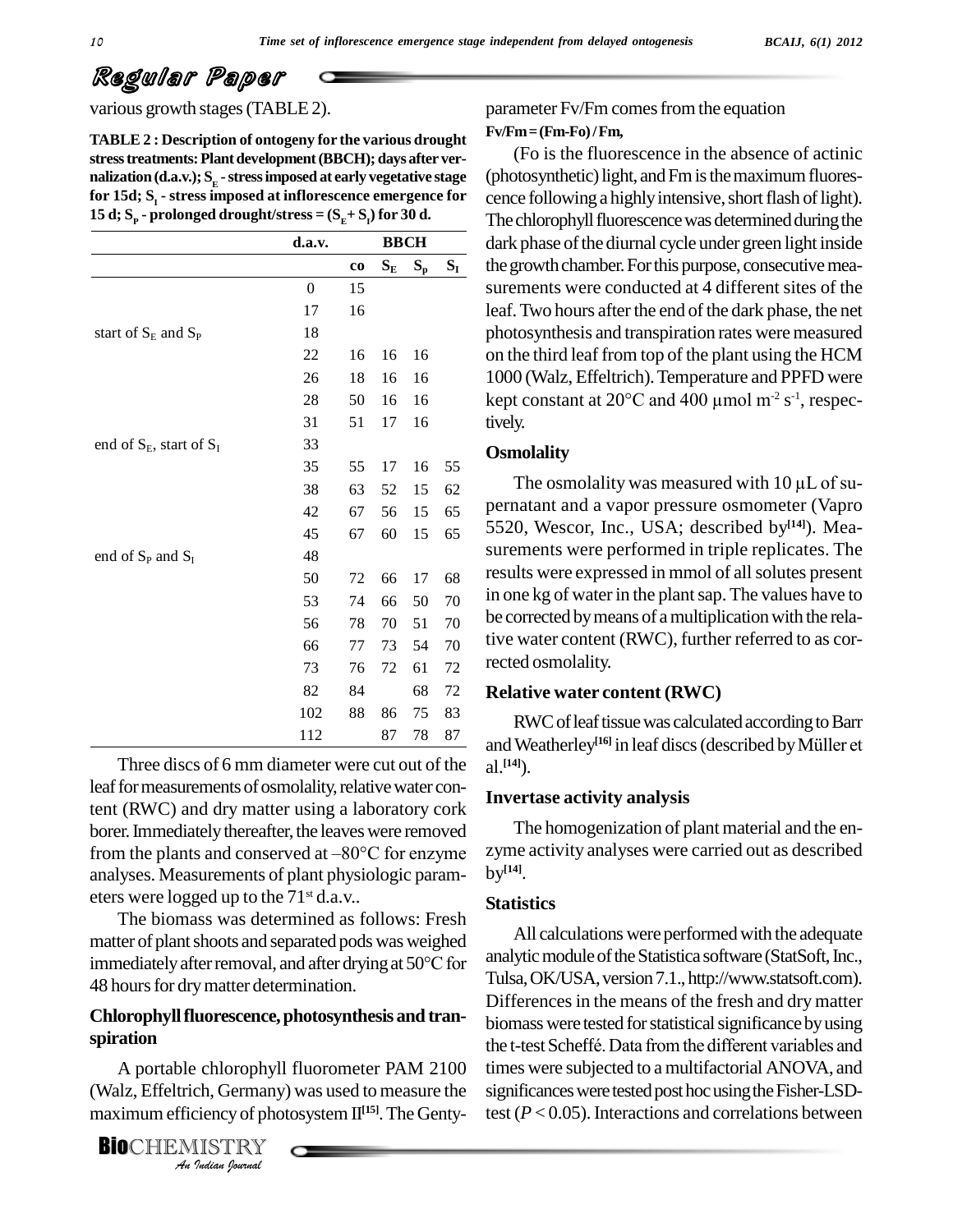biochemical or physiological data and dry matter bio-<sup>90</sup> mass were ascertained by means of Spearman rank  $\begin{array}{c|c}\n\hline\n\end{array}$ correlation coefficient analysis.

#### **RESULTS**

**RESOLTS**<br>Periods of no watering applied during various ontogenetic stages induced similar plant reactions. Os- $\frac{m}{30}$ motic pressure in leaves was significantly increased, but 20 corrected osmolality was not significantly different from<br>control up to the 45<sup>th</sup> day after vernalisation (d a y) control up to the  $45<sup>th</sup>$  day after vernalisation (d.a.v.)  $1<sup>10</sup>$ (Figure 1).



**Figure 1 : Corrected osmolality influenced by droughtstress**  $(S<sub>E</sub> =$  **early** stress,  $S<sub>p</sub> =$  **prolonged** stress,  $S<sub>1</sub> =$  **inflorescence stress), meanwas calculated where no significant differences between variants were detected (letters mark significant differences between means).**

Increased osmotic pressure was caused only by water loss, not by an extra production of osmotic substances. In all variants corrected osmolality was in creased significantly till  $29<sup>th</sup>$  d.a.v. where control plants lity s reached BBCH 50, but stress plants only BBCH 16 (Figure 2). Decreased corrected osmolality at 31<sup>st</sup> and  $35<sup>th</sup>$  d.a.v. followed by an increase up to  $42<sup>nd</sup>/45<sup>th</sup>$ d.a.v. was detected in all plants without significant differences between variants. At the  $42<sup>nd</sup>/45<sup>th</sup> d.a.v., con$ trol plants were in transition from flower to fruit development; in contrast plants under prolonged stress ap plication remained in vegetative stage (BBCH 17).

On the 49<sup>th</sup> d.a.v. corrected osmolality of control stre plants differed significantly from all stress variants. At this point control plants were in the stage of further fruit



**Figure 2 : Plant development (BBCH-code) influenced by drought stress**  $(S_E = \text{early stress}, S_P = \text{prolonged stress}, S_I = \text{new}$ **inflorescence stress).**

development (BBCH72) while stress variants were ontogenetically delayed:  $S<sub>F</sub>$  at BBCH 66,  $S<sub>r</sub>$  at BBCH 68 and  $S_p$  at BBCH 17. On the 53<sup>rd</sup> d.a.v. corrected osmolality of all variants matched. In the control variant,  $40\%$  of pods have reached final size. Following the  $53<sup>rd</sup>$ d.a.v, corrected osmolality significantly increased to different levels in all stress plants.

Invertase activities were notsignificantlydifferent to control up to the  $31^{\text{st}}$  d.a.v. and showed the same dynamics as corrected osmolality, with a pronounced peak at 29<sup>th</sup> d.a.v. followed by a decrease up to 31st d.a.v.(Figure 3). Cytosolic and vacuolic invertase activities of control and stressed plants matched at 45<sup>th</sup> d.a.v., extracellular invertase activities at 49<sup>th</sup> d.a.v. (Figure 4).

Between these points in time, which were independent of stress impact and ontogenetic stage, stress and recovery reactions were observed.Corrected osmolality showed no specific stress reaction of plants. Following the end of stress impacts ( $S_E = 33<sup>rd</sup>$  day,  $S_p$  and <sup>st and</sup>  $S_1 = 48<sup>th</sup>$  day) all stress variants had a significantly en- $/45<sup>th</sup>$  hanced level of corrected osmolality on the 49<sup>th</sup> and  $57<sup>th</sup>$  d.a.v..

> *Anlonged stress resulted in an activity similar to that found I.a.v.. After*<br>4fold higher<br>253<sup>rd</sup> d.a.v.).<br>IISTRY Cytosolic and vacuolic invertase activities were nearly equal and showed stress specific reactions. Proin control plants between 35<sup>th</sup> and 45<sup>th</sup> d.a.v.. After stress impact (48<sup>th</sup> d.a.v.), activity reached a 4fold higher level than control on the 53 rd d.a.v..Furthermore, plants rapidly grew flower buds (BBCH 50 on the 53<sup>rd</sup> d.a.v.).

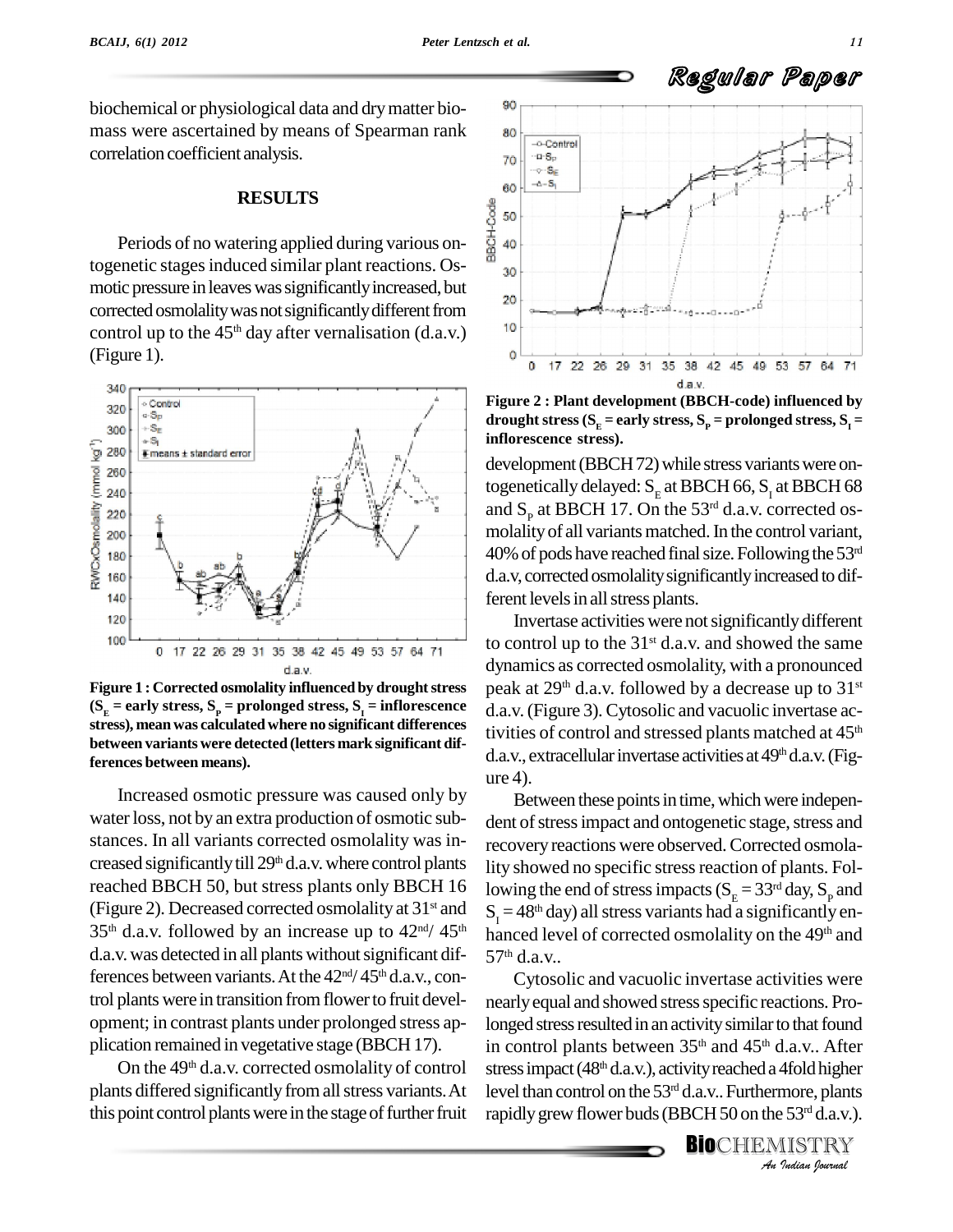

**Figure 3 : Cytosolic invertase activity influenced by drought** stress ( $S_E$  = early stress,  $S_P$  = prolonged stress,  $S_I$  = inflores-<br>cence stress), mean was calculated where no significant dif**ferences between variants was detected, significant differ ences are marked by letters.**



**Figure 4 : Extracellulare invertase activity influenced by drought stress**  $(S<sub>E</sub> =$ **early stress**,  $S<sub>P</sub> =$ **prolonged stress**,  $S<sub>1</sub> =$ **inflorescence stress), mean was calculated where no signifi cant differences** between variants were detected, significant **differences are marked by letters. Figure <sup>5</sup> : Potential photosynthetic activity (maximum effi-**

The reaction of  $S<sub>r</sub>$  plants was similar, this stress impact also ended on the  $48<sup>th</sup>$  d.a.v. but plants already reached early sti pod development stage (BBCH 70).

Compensation of early stress was detected directly after stress impact (33<sup>rd</sup> d.a.v.) and reached a 3fold was fol level as opposed to control on the  $38<sup>th</sup>$  d.a.v.. At this after

**Analytical Branch** *Indian*<br>
Both invertases showed compensation along a<br>
scheme: the potential of compensation could b<br>
served between 31<sup>st</sup> d.a.v. and 45<sup>th</sup> d.a.v, and after<br> **BIO**CHEMISTRY Both invertases showed compensation along a time scheme: the potential of compensation could be ob served between  $31<sup>st</sup>$  d.a.v. and  $45<sup>th</sup>$  d.a.v, and after the tivity

**BIO**CHEMISTRY

45 th d.a.v..

Stress imposed at inflorescence emergence  $(S<sub>i</sub>; start)$ at 33 rd d.a.v.) led to a direct stress response: activity did not decline for the following seven days as in the control.

The same reaction could be observed in the activity of the extracellular invertase.

A comparable compensation reaction of all three inverstases was observed in the the earlystress variant even though stress impact already ended on 33<sup>rd</sup> d.a.v..

In the prolonged stress variant, activityof cytosolic and vacuolic invertase tended to follow the activity level in the control until  $64^{\text{th}}$  d.a.v.. The activity of the extracellular invertase was lower in comparison with the other two invertases up to 45 th d.a.v.,where activityincreased rapidly, matching the level of control plants at 49<sup>th</sup> d.a.v.. At this point the control was in the stage of fruit development while the prolonged stress variant wasstill in inflorescence emergence.

Stressimpact and compensation was observed by potential photosynthetic activity(Figure 5).



**ciency** of photosystem **II**) **influenced** by drought stress ( $S<sub>E</sub>$  = early stress,  $S_p$  = prolonged stress,  $S_t$  = inflorescence stress),<br>significant differences to control are marked by asterisk.

Significant depression of activity during dry period was followed by a significant activity increase 5 days after the stressimpact ended.Although stressimpact endured till the 48<sup>th</sup> d.a.v. in the prolonged stress variant, potential photosynthetic activity increased to control level between 42<sup>th</sup> and 45<sup>th</sup> d.a.v.. Decreased activity levels at 71 th d.a.v. corresponded to the delay of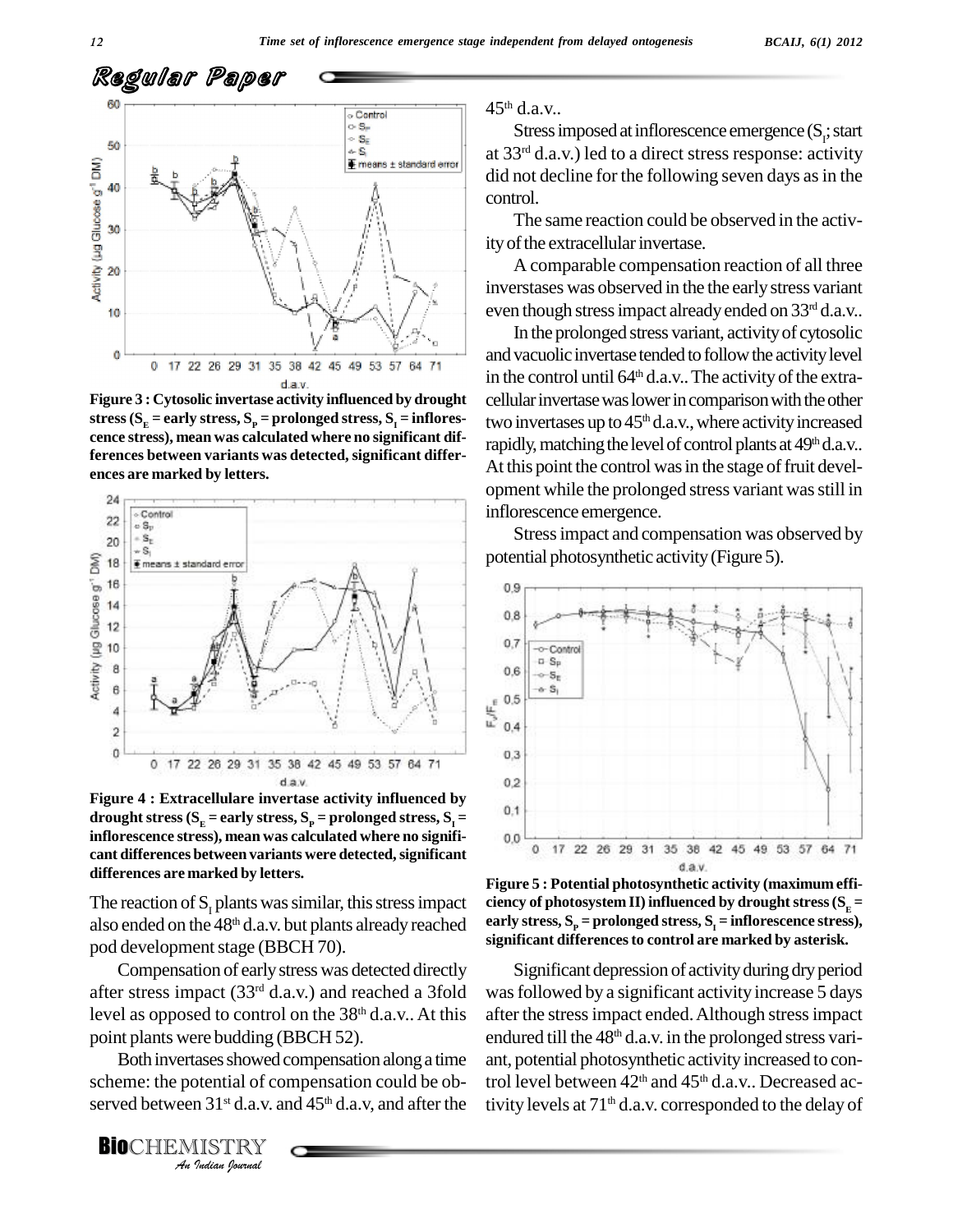ontogenetic development: control had the lowest activ- $S_p$  (BBCH 61). Leaf senescence in control plants initi-<br>ated on the 53<sup>th</sup> d.a.v., whereas the stress variants ment showed specific delayed leaf senescence, dependent on timing and duration of stress impact.

In all plants, corrected osmolality was similar between the  $17<sup>th</sup>$  and the  $45<sup>th</sup>$  d.a.v., and, peaked on the M 29<sup>th</sup>d.a.v.. Activities of cytosolic, vacuolic and extra- corr cellular invertases were similar from the  $17<sup>th</sup>$  to  $31<sup>st</sup>$  d.a.v. tas with peaks on the  $29<sup>th</sup>$  and  $45<sup>th</sup>$  d.a.v. with exception of erate the extracellular invertase activity which did not have the second peak on the  $45<sup>th</sup>$  d.a.v. but on the  $49<sup>th</sup>$  d.a.v.. os

Net photosynthesis and transpiration reflected the present stress status by decreasing under stress impact within two days and increasing after stress within three days (data not shown).

#### **Biomass**

The dynamics of plant development can be reflected by biomass analysis. Here it could be observed that biomassin stress variants differed fromcontrol.In particular,  $S_p$  and  $S_t$  stress variants showed a depression in biomass(Figure 6). In early stressed plants a fast in crease of biomass was detected in the recovery phase, resulting in biomass similar to control. Pod mass of control plants was 14 g (dry weight) per plant at harvest time (BBCH 89-90). In  $S_p$ -plants, however, pod bio-<br>mass was decreased compared to control plants. Inflorescence stress had the highest impact on shoot bio-



**Figure 6 :Development of biomassinfluenced by dry periods**  $(S<sub>F</sub> =$  **early** stress,  $S<sub>P</sub> =$  **prolonged** stress,  $S<sub>T</sub> =$  **inflorescence stress).**

ity (BBCH 76), followed by  $S_E$  and  $S_I$  (BBCH 72) and trol. In this context a change in architecture of inflores-<br> $S_p$  (BBCH 61). Leaf senescence in control plants initi-<br>cence of the  $S_p$ -variant could be observed: Deve mass. However, pod biomass was yet similar to control. In this context a change in architecture of infloresment of main inflorescence was inhibited by drought stress; moreover, compensation during recoverywas related to an intensified development of lateral inflorescence.

> Mean pod dry mass of the four variants was highly correlated with the mean activity of extracellular invertase ( $R=0.99$ ), net photosynthese ( $R=0.93$ ) and moderately correlated with vacuolic invertase activity  $(R=0.80)$ . Transpiration  $(R=0.87)$ , RWC  $(R=0.87)$ , and osmolality ( $R = -0.97$ ) were correlated to shoot dry mass.

#### **DISCUSSION**

Impact of drought on invertase activities, induced osmolytes and seed biomass development under drought stress and its recovery in various ontogenetic stages was analyzed in oilseed rape.

Net photosynthesis, potential photosynthetic activity and transpiration showed a more or lessimme diate reaction to applied drought stress followed by a compensation reaction shortly after the end of stress impact. Corrected osmolality and the activities of extracellular, vacuolic and cytosolic invertases were found to be stress-independent at certain fixed time points.

*An*not induce a water deficit compensatory production production<br>ect. The in-<br>*S* was an ef-<br>*Indian fournal* Chlorophyll fluorescence and net photosynthesis reach the highest degree of depression during inflorescence stress. The more sensitive reaction of net photosynthesis seems to be based on a fast regulation of stomata at early stress or recovery phases. Light saturated stomatal conductance generalizes the re sponses of many photosynthetic parameters to drought **[17]**. Bota et al. **[18]** found decreased Rubisco activity and a substantial decline of RuBP availability correlating with a complete dropdown of photosynthesis only during severe drought. Photosynthesis dropdown was also observed in all three stress vari ants in the present study. The strength of stress did of osmolytic substances as one could expect. The in crease of osmotic pressure through stress was an effect of water loss only; the corrected osmolality was similar to the control.Application of a prolonged pe-

**BIO**CHEMISTRY<br>An Indian Journal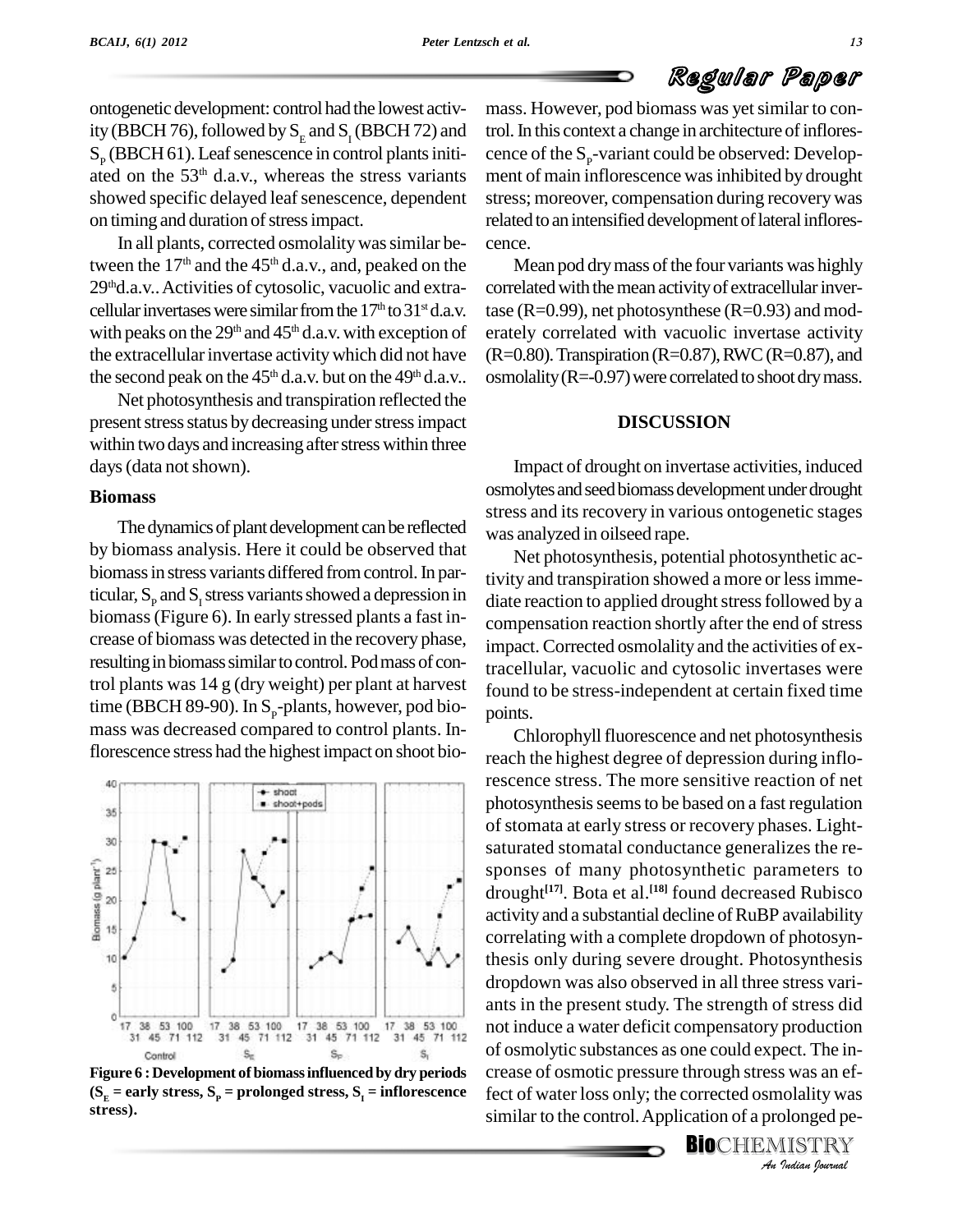(BBCH 5) und flowering time (BBCH 6) in Brassica<sup>[20-</sup> dry *I* that it is the<br>
owering, wh<br>
developmen<br>
hat are detec<br>
IISTRY riod of stress reduces osmolytic substances, seen as a reduction of corrected osmolality. In this stress varielongation, we found a production of osmolytes up to twice the level found in control plants  $(450 \text{ mmol kg}^1, \qquad \Gamma)$ data not shown). This active mechanism occurred between the  $45<sup>th</sup>$  and  $53<sup>rd</sup>$  d.a.v., shortly before plants in ho died on the  $54<sup>th</sup>$  d.a.v.. This is in accordance to simulated effects of prolonged drought on photosynthesis, non-structural carbon compounds and respiration **[19]**. In McDowell's simulation the pool of non-structural carbohydrates is constant for the first 20 days of drought impact. Therefore, assuming that soluble carbohydrates mainly function as osmolytes, this finding is in concordance with our results, where the corrected osmolality equals the control. The simulation cited above shows an increase in soluble carbohydrates for the following 10 days, which can also be seen by means of corrected osmolality in ourstudy. Thisrapid pro duction of osmolytes however does not prevent the plant from reaching a critical tipping point in mortality. This can be explained by a strong effect on carbohy drate transport, utilization andmobilization **[19]**.Therefore, plants starve to death rather than dying of water deficit. Analysis of further parameters revealed an additional time effect, which was found to be independent from ontogenetic stage, stress impact or recovery. These points in time,  $29<sup>th</sup>$ ,  $31<sup>st</sup>$ ,  $42<sup>th</sup>$ ,  $45<sup>th</sup>$  and  $53<sup>th</sup>$  within d.a.v., were found through the parameters corrected osmolality, and invertase activities. At these points in time, the control plants reached the following ontogenetic stages: on 29<sup>th</sup>, 31<sup>th</sup> d.a.v. inflorescence emer- pen gence (BBCH 50-51), on  $42<sup>nd</sup>/45<sup>th</sup>$  d.a.v. flowering regulat declining (BBCH 67), on  $49<sup>th</sup>$  d.a.v. development of stre fruit (BBCH 70) and on  $53<sup>th</sup>$  d.a.v. 40% of pods have time f reached final size (BBCH 74). Therefore, these points in time all mark transitions between two main stages of plant growth with exception of the  $53<sup>rd</sup>$  d.a.v., which tase act marks the end of the first half in fruit development. Genetic analysis shows a correlation of distinct quantitative trait loci (QTL) to bolting (BBCH3), budding **22]**. We assume that it is these genetic regulations of budding and flowering, which are independent from not correlate delayed plant development caused by the impact of drying stress, that are detected by above parameters.

**Bio**CHEMISTRY

ant, only after being exposed to a further 6 day stress interval. Bolting could also be linked to flowering in-No hint wasfound for bolting, which could be a fast process not detectable in our 2-3 measurement day interval. Bolting could also be linked to flowering in-<br>sofar as flowering can only occur if bolting precedes<sup>[21]</sup>.

> <sup>th</sup> within shoot meristems<sup>[29]</sup>. Dodd et al. **[23]** and Robertson et al. **[24]** demon strated that a large proportion of transcripts involved in hormonal metabolism, catabolism, and signaling are regulated bya circadian clock. Such a clock seems to exist also for ontogenetic development. Because of a strong vernalisation all control plantsflowered nearly simultaneously in ourstudy.Therefore the ontogenetic clocking of individual plants was synchronized at certain days after vernalisation, even if delayed ontogenesis took place in the stress variants. These ontogenetic time points are characterized by defined values of corrected osmolality and invertase activities. On the level of the circadian clock, inter actions between circadian clock, metabolisms and stress reactions, e.g. the pronounced formation of axialliary buds, have been multiply described **[25-27]**. However, we found a pronounced formation of axillary flower buds only under stress condition of dry period started in the inflorescence stage. As reviewed by Imaizumi **[28]** in arabidopsis, mobile signals and flowering signals are transported from leaves to stem**[29, 30]**. Dry periods can inhibit such transport, and can change the distribution of mobile signals

Inflorescence stress seems to be overcompen sated. Reduction of shoot biomass by 25% in conjunction with a sustained pod mass illustrates the compensating power of upregulated invertases, i.e. the up regulation of extracellular invertase during and after stress to about twice the amount as in control in the time frame between the fixed time points 31<sup>st</sup> and 49<sup>th</sup> d.a.v.. However the compensatory invertase activity does not exceed the maximum level of regular invertase activity measured in the control at 29<sup>th</sup> d.a.v.. Thus, compensation seems to be permuted through prolonged high activitiy. Cumulative or averaged extra cellular invertase activity is highly correlated to pod dry mass in all variants, as found also in the variety <sup>[14]</sup>. Activities from single points in time do not correlate to biomass parameters, as also described<br>by Sulpice et al.<sup>[31]</sup>.<br>Early stress impact on plants of the variety "Titan" by Sulpice et al. **[31]**.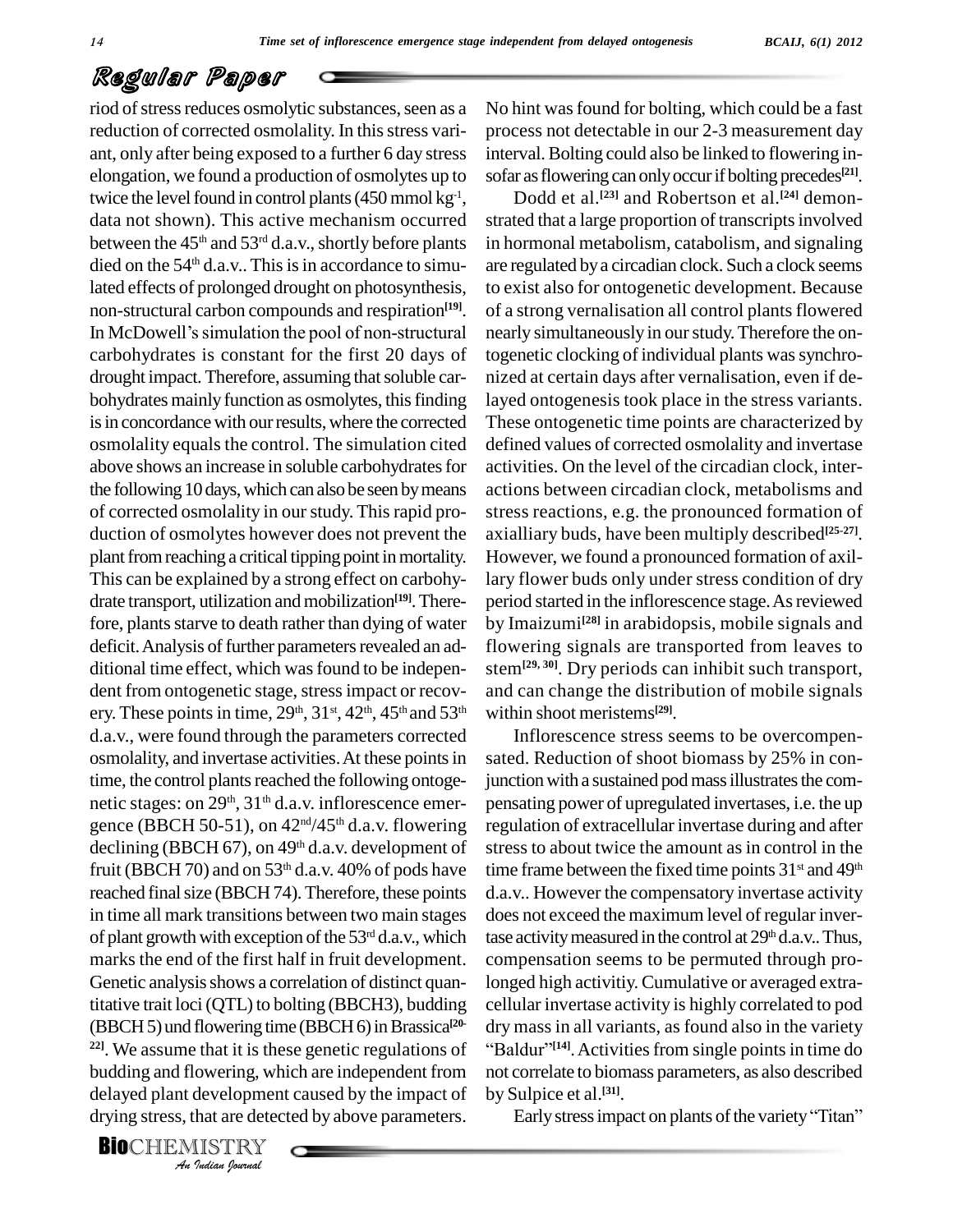is compensated in regard of shoot biomass by flowering 7 dayslater and a prolonged fruit development by7 days, yet stress is not sufficiently compensated regard-<br>ing pod biomass loss (-30%). As we mentioned in an<br>earlier study using the oilseed rape variety "Baldur" under ing pod biomassloss(-30%).As we mentioned in an early stress<sup>[14]</sup>, a more flexible date of mean flowering, earlier study using the oilseed rape variety "Baldur" under [4]<br>early stress<sup>[14]</sup>, a more flexible date of mean flowering,<br>like in the "Titan" cultivar, would compensate stress [5] impact on dry weight of shoots (-20%) also in the like in the "Titan" cultivar, would compensate stress<br>impact on dry weight of shoots  $(-20\%)$  also in the<br>"Baldur" variety. The more relevant compensation of [7] pod biomassloss, which was 30% dryweight of pods in both varieties, seems to be related to the activity of extracellular invertase, which is downregulated after the 45 th d.a.v., even though a compensation by up regulation of all three invertase activities before this point in time occurs, albeit the average activity of the extracellular invertase over the course of ontogeny is lower than in control. Under prolonged stress, the absence of a compensation reaction and lower activity than in control led to a biomass loss in pods of 50% dry matter even though dynamics in activity were similar to control, yet on a lower level.

The present study demonstrates that an ontogenetic time table induces reactions of corrected osmolality and invertase activities. This limits compensation of delayed<br>decay  $\frac{697-704}{141}$  T. Müller, development to ontogenetic fixed time windows, de spite existing regulatorymechanisms which could in theory be used by plants to fully compensate the stress impact. Further research may bring forth more detailed knowledge on the importance of ontogenetic timing in terms of reproduction and yield.

#### **ACKNOWLEDGEMENTS**

This study was supported by the 67<br>This study was supported by the [19] N.<br>Bundesministerium für Ernährung, Landwirtschaft und (2 This study was supported by the [19]<br>Bundesministerium für Ernährung, Landwirtschaft und<br>Verbraucherschutz (BMELV) and the Ministerium für [20] Infrastruktur und Landwirtschaft des Landes Brandenburg (MIL). We would like to thank Ilona Bartelt, Jacqueline Busse and Rainer Fuchs for skillful technical assistance and Philip Rebensburg for critical discussion and proof-reading.

#### **LITERATURE**

[1] B. Valliyodan, H.T. Nguyen; Current Opinion in Plant Biol., **9,** 1-7 **(2006)**.

- **[2]** G.Thapa, M.Dey, L.Sahoo, S.K.Panda; Biol.Plant., **55,** 603-613 **(2011)**.
- **[3]** M.M.Chaves, M.M.Oliveira; J.Exp.Bot., **55,** 2365- 2384 **(2004)**.
- **[4]** C.Pinheiro, M.M.Chaves; J.Exp.Bot., **62,** 869-882 **(2011)**.
- **[5]** A.Blum; Aust.J.Agr.Res., **56,** 1159-1168 **(2005)**.
- **[6]** A.Blum; Field Crops Res., **112,** 119-123 **(2009)**.
- **[7]** O.Toldi, Z.Tuba, P.Scott; Plant Sci., **176,** 187-199 **(2009)**.
- **[8]** S.M.Cuellar-Ortiz, M.Arrieta-Montiel, J.Acosta- Gallegos, A.A.Covarrubias; Plant, Cell and Environ., **31**, 1399-1409 **(2008)**.
- **[9]** K.Koch; Current Opinion in Plant Biol., **7,** 235-246 **(2004)**.
- **[10]** J.Bogdan, B.Zagdanska; Environ.Exper.Bot., **66**, 186-194 **(2009)**.
- **[11]** D.Luquet, A.Clement-Vidal, D.Fabre, D.This, N.Sonderegger, M.Dingkuhn; Functional Plant Biol., **35,** 689-704 **(2008)**.
- **[12]** X.J.Hu, Z.B.Zhang, P.Xu, Z.Y.Fu, S.B.Hu, W.Y.Song; Biol.Plant., **54,** 213-223 **(2010)**.
- **[13]** Y.Gan, S.V.Angadi, H.Cutforth, D.Potts, V.V.Angadi, C.L.McDonald; Can.J.Plant Sci., **84**,<br>697-704 (**2004**).<br>[14] T.Müller, D.Lüttschwager, P.Lentzsch; 697-704 **(2004)**.
- J.Agron.Crop.Sci., **196,** 81-89 **(2010)**.
- **[15]** B.Genty, J.M.Briantais, N.R.Baker; Biochim.et Biophys.Acta., **990,** 87-92 **(1989)**.
- **[16]** H.D.Barrs, P.E.Weatherley; Aust.J.Biol.Sci., **15,** 413-428 **(1962)**.
- **[17]** H.Medrano, J.M.Escalona, J.Bota, J.Gulias, J.Flexas; Annals of Botany, **89,** 895-905 **(2002)**.
- **[18]** J.Bota, H.Medrano,J.Flexas; New Phytologist, **162,** 671-681 **(2004)**.
- **[19]** N.G.McDowell; Plant Physiol., **155**, 1051-1059 **(2011)**.
- **[20]** Y.Long, J.Shi, D.Qiu, R.Li, C.Zhang, J.Wang, J.Hou,J.Zhao, L.Shi, B.S.Park, S.R.Choi, Y.P.Lim, J.Meng; Genetics, **177**, 2433-2444 **(2007)**.
- **[21]** D.S.Mei, H.Z.Wang, Q.Hu, Y.D.Li,Y.S.Xu,Y.C.Li; Plant Breeding, **128**, 458-465 **(2009)**.
- **[22]** G.Chen,J.Geng, M.Rahman, X.Liu,J.Tu,T.Fu,G.Li, P.B.E.McVetty, M.Tahir; Euphytica, **175,** 161-174 **(2010)**.
- *I*E.Hubbard,<br>*I*.Robertson,<br>D.Sanders,<br>92 (2007).<br>IISTRY **[23]** A.N.Dodd, M.J.Gardner, C.T.Hotta, K.E.Hubbard, N.Dalchau, J.Love, J.-M.Assie, F.C.Robertson, M.K.Jakobsen, J.Goncalves, D.Sanders, A.A.R.Webb; Science, **318,** 1789-1792 **(2007)**.